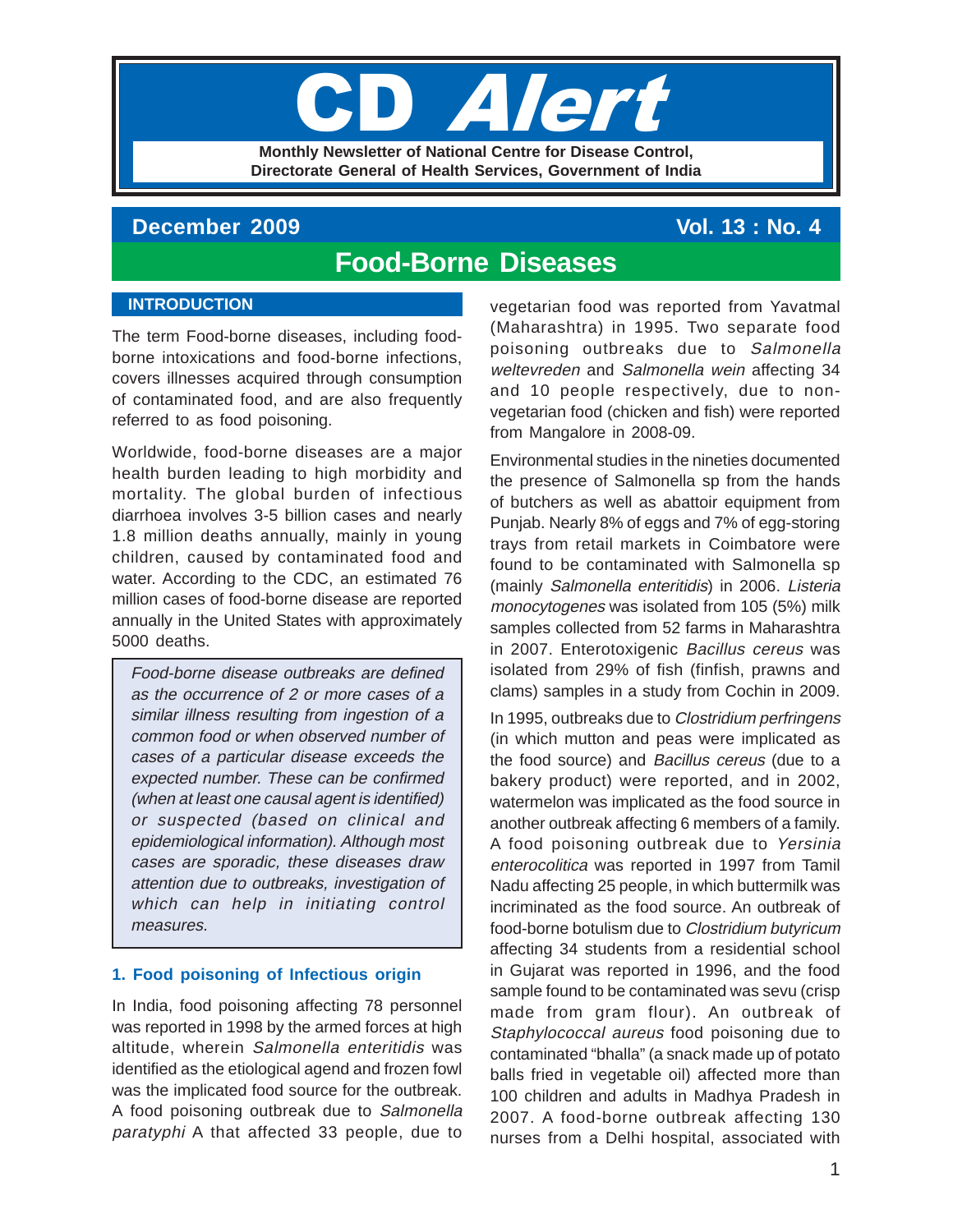eating salad sandwiches, was diagnosed to be due to Norwalk-like virus in 2002.

# **2. Chemical Food poisoning**

Toxic compounds like lectins and glycoalkaloids are naturally present in some vegetables like potatoes and legumes. Many marine toxins produced by dinoflagellates occurring secondarily in molluscs and mussels can lead to food poisoning in humans. Other toxic compounds like pesticides, heavy metals and toxins of fungal or bacterial origin could also contaminate food during manufacture, storage or transportation.

India's production of pesticides was 85,000 metric tonnes in 2004, and rampant use of these chemicals has lead to several short-term and long-term effects. The first report of pesticide poisoning in India was from Kerala in 1958, where over 100 people died after consuming food made from wheat flour contaminated with parathion. In 1997, a food-borne outbreak of organophosphate (malathion) poisoning affected 60 men (and was fatal for one) who ate a communal lunch prepared from food stored in open jute bags which was contaminated with the pesticide sprayed in the kitchen that morning. It is estimated that 51% of food commodities are contaminated with pesticide residues in India.

# **CLASSIFICATION OF FOOD-BORNE ILLNESSES**

- **<sup>o</sup> Food-borne infections** caused by consuming foods or liquids contaminated with bacteria, viruses, or parasites. These pathogens cause infection by:
	- o Invading and multiplying in the lining of the intestines and/or other tissues
	- o Invading and multiplying in the intestinal tract and releasing a toxin (bacteria only)
- **<sup>o</sup> Food-borne intoxications** caused by consuming foods or beverages already contaminated with a toxin. Sources of toxins are as follows:
	- o Certain bacteria (pre-formed toxins)
	- o Poisonous chemicals
	- o Natural toxins found in animals, plants, and fungi

Mycotoxins of importance in India include alfatoxins, fumonisins, trichothecenes, ergot alkaloids and ochratoxins. Inorganic forms of Arsenic predominate in rice and spices, and are a real threat to human health. An outbreak of food poisoning due to epidemic dropsy (mustard oil contaminated with argemone oil) was reported from Delhi in 1998 in which 60 persons lost their lives and more than 3000 cases were hospitalized.

Under the Integrated Disease Surveillance Project (IDSP) in India, food poisoning outbreaks reported from all over India in 2009 increased to more than double as compared to the previous year (120 outbreaks in 2009, as compared to 50 in the year 2008). This could be due to improved reporting. Etiological diagnosis was not made in any outbreak, though appropriate samples (food and/or stool) reached to the lab in 18 outbreaks. In one outbreak, groundnuts were reported as the implicated food. It is important to keep in mind that these are only the reported outbreaks and actual number of outbreaks may be much higher, since all cases or outbreaks do not get reported.

|                                             | <b>INFECTIONS</b>                                                                      | <b>INTOXICATIONS</b>                                                                                                                      |
|---------------------------------------------|----------------------------------------------------------------------------------------|-------------------------------------------------------------------------------------------------------------------------------------------|
| Cause                                       | Bacteria / Viruses /<br>Parasites                                                      | Toxin                                                                                                                                     |
| Mechanism                                   | Invade and / or multiply<br>within the lining of the<br>intestines                     | No invasion or<br>multiplication                                                                                                          |
| Incubation period                           | Hours to days                                                                          | Minutes to hours                                                                                                                          |
| Symptoms                                    | DiarrhoeaNausea /<br>Vomiting Abdominal<br>cramps± Fever                               | Vomiting, Nausea,<br>Diarrhoea<br>Double vision<br>Weakness<br>Respiratory failure<br><b>Numbness Sensory</b><br>and motor<br>dysfunction |
| Transmission                                | Can spread from<br>person-to-person<br>via the faeco-oral route                        | Not communicable                                                                                                                          |
| Factors related<br>to food<br>contamination | Inadequate cooking<br>Croos-contaminatio<br>Poor personal hygiene<br>Bare hand contact | Inadequate cooking<br>Improper holding<br>temperatures                                                                                    |

#### **INFECTIONS VERSUS INTOXICATIONS**

#### **PATHOGENESIS**

Food-borne illness is typically caused by microorganisms or their toxins, and most often manifests with gastro-intestinal symptoms, which can vary in severity and duration. In addition to food-borne pathogens (bacteria, viruses and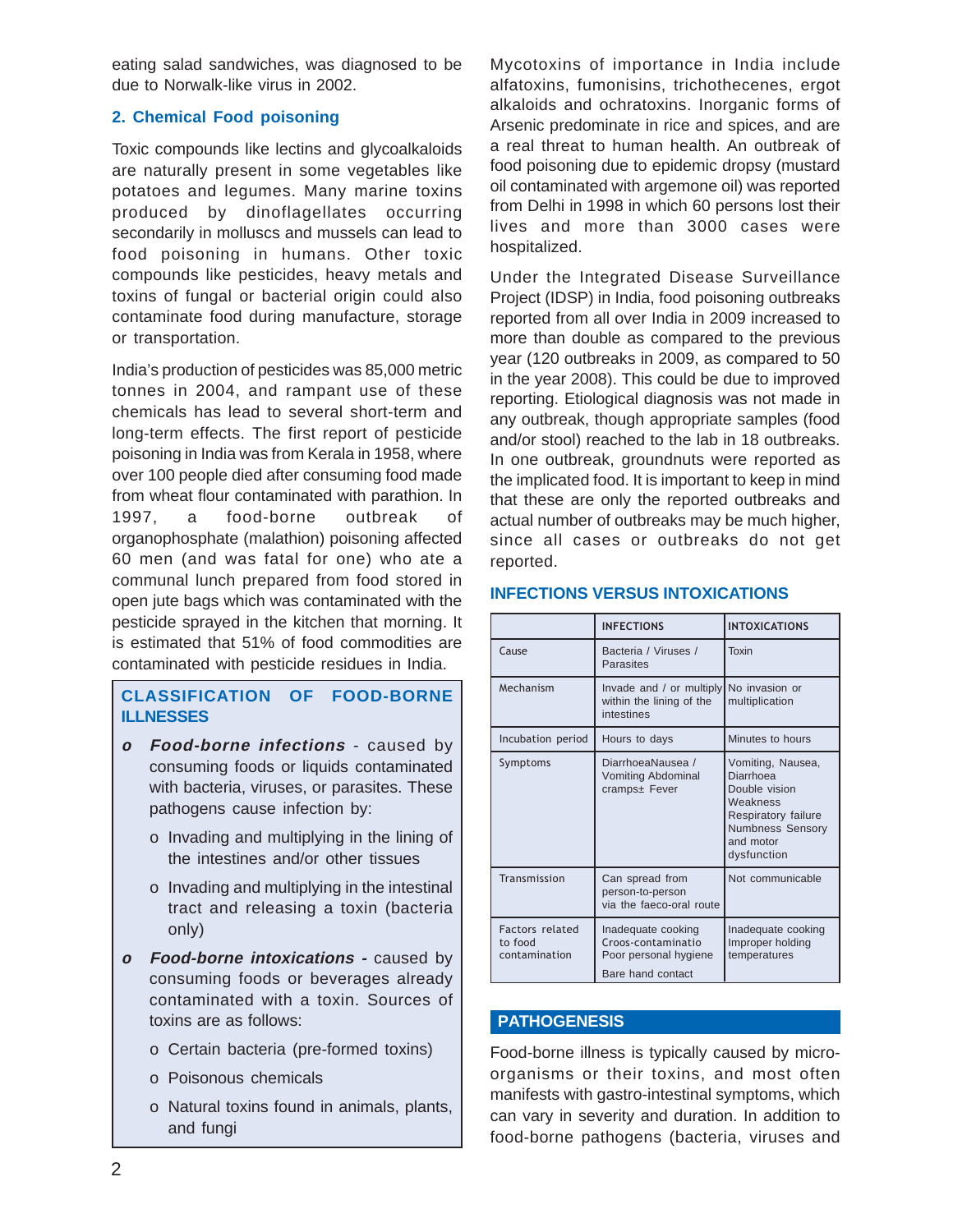parasites), food-borne disease may also be caused by contaminants like heavy metals, chemicals, pesticides and toxic substances present naturally in food like toxic mushrooms, plants, fish or shellfish.

The food-borne diseases due to infectious causes form the majority of cases, and are largely dependent on the inoculum size or the infective dose of the pathogen. This may be as small as 10 to 100 bacteria or cysts for Shigella, Entero-Haemorrhagic E. coli (EHEC), Giardia lamblia and Entamoeba histolytica, requiring minor lapses in hygiene for the faeco-oral transmission. The infective dose for Vibrio cholerae on the other hand is usually  $10^5 - 10^8$ , and may be variable for Salmonella sp

# **FOOD-BORNE TRANSMISSION OF PATHOGENS AND TOXINS**

Food may become contaminated during production and processing or during food preparation and handling.

# <sup>o</sup> **Food production and processing**

Foods, such as fruits and vegetables, may be contaminated if washed or irrigated with water that is contaminated with pathogens from animal or human faeces. Animals naturally harbour many food-borne bacteria in their intestines that can cause illness in humans, but often do not cause illness in the animals. During slaughter, meat and poultry carcasses can become contaminated if they are exposed to small amounts of intestinal contents.

## <sup>o</sup> **Food preparation and handling**

- Infected individuals Most food-borne pathogens are shed in the faeces of infected persons and these pathogens may be transferred to others through food via the faecal-oral route. Bacteria present in infected lesions and normal nasal flora may also be transmitted from an infected food-handler to ready-to-eat foods.
- Cross-contamination Pathogens naturally present in one food may be transferred to other foods during food preparation if same cooking equipment and utensils are used without washing and disinfecting in between, especially in case of ready-to-eat foods.
- Inadequate cooking temperature With insufficient cooking bacteria can multiply and produce toxins within the food. Many bacterial toxins are heat stable and may not be destroyed by cooking.

<sup>o</sup> **Improper storage**

Food held or stored at warm (10-50ºC) temperature allows multiplication of pathogens and is an important cause of foodborne outbreaks.

| <b>Mechanism</b>                         | Location                            | <b>Illness</b>                           | <b>Stool M/E</b>                | <b>Examples</b>                                                                                                                                                                                       |
|------------------------------------------|-------------------------------------|------------------------------------------|---------------------------------|-------------------------------------------------------------------------------------------------------------------------------------------------------------------------------------------------------|
| Non-inflammatory<br>(enterotoxin)        | Proximal<br>small<br>intestine      | Watery<br>diarrhoea                      | No faecal<br>leukocytes         | Vibrio cholerae, ETEC, EAggEC, Cl.<br>perfringens, Bacillus cereus, Staph<br>aureus, rotavirus, norovirus, enteric<br>adenoviruses, Giardia lamblia,<br>Cryptosporidium, Cyclospora,<br>Microsporidia |
| Inflammatory<br>(invasion/<br>cytotoxin) | Colon/<br>distal small<br>intestine | Dysentery /<br>inflammatory<br>diarrhoea | <b>PMN</b> faecal<br>leukocytes | Shigella, Salmonella, C. jejuni, EHEC,<br>enterocolitica, Vibrio parahaemolyticus,<br>Cl. difficile, E. histolytica                                                                                   |
| Penetrating                              | Distal small<br>intestine           | Enteric fever                            | faecal<br>leukocytes            | Mono-nuclear Salmonella typhi, Y. enterocolitica,<br>Campylobacter fetus                                                                                                                              |

# **TYPES OF BACTERIAL FOOD POISONING**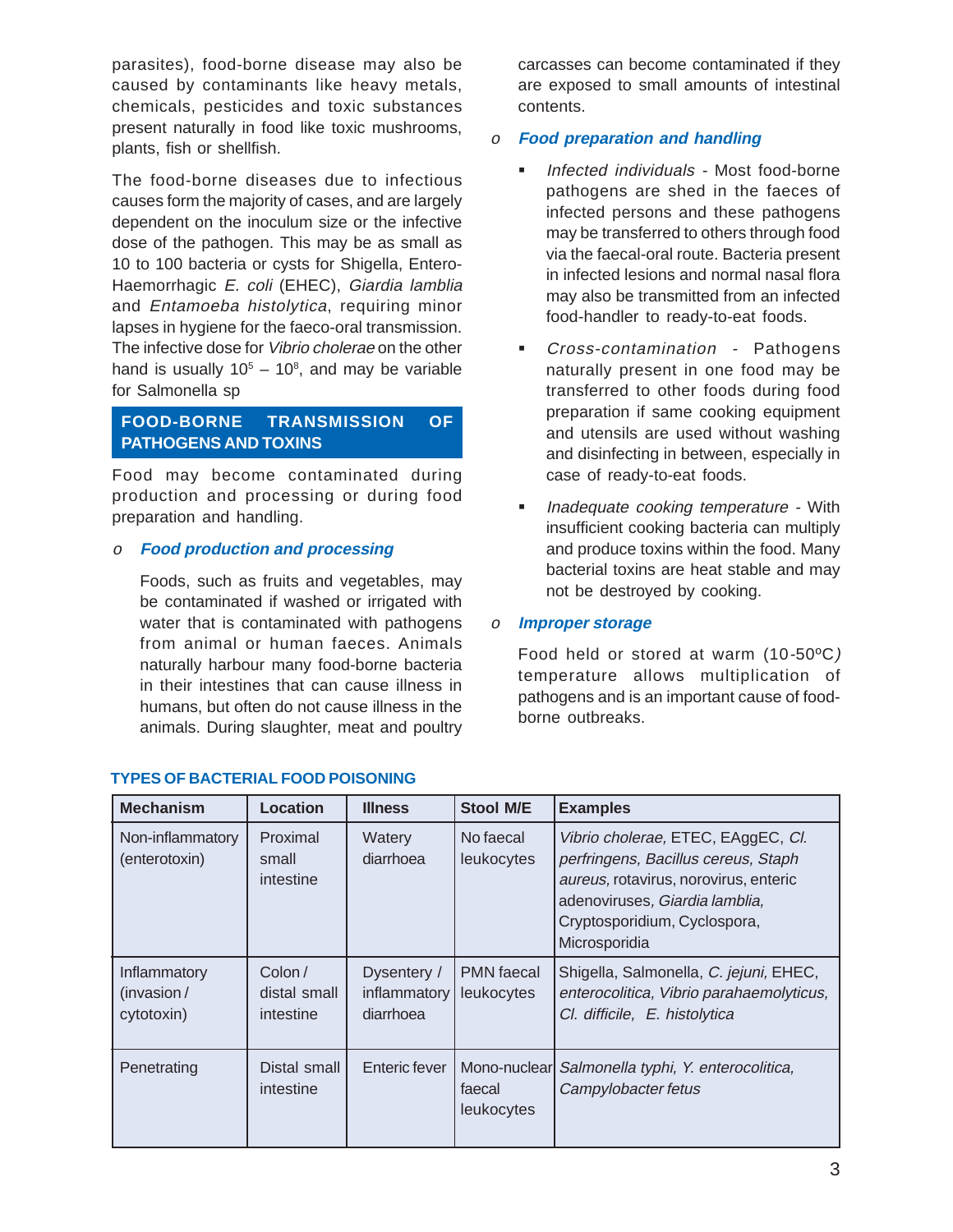#### **BACTERIAL FOOD POISONING**

| I.P.               | <b>Cause</b>                                  | <b>Symptoms</b>                                          | <b>Common foods</b>                                                                     |
|--------------------|-----------------------------------------------|----------------------------------------------------------|-----------------------------------------------------------------------------------------|
| 1-6 hours          | Staph aureus                                  | Nausea, Vomiting,<br>Diarrhoea                           | Ham, poultry, potato / egg salad,<br>mayonnaise, cream pastries                         |
|                    | <b>Bacillus cereus</b>                        | Nausea, Vomiting,<br>Diarrhoea                           | <b>Fried rice</b>                                                                       |
| 8-16 hours         | Cl. perfringens<br>B. cereus                  | Abdominal cramps,<br>diarrhoea<br>(vomiting rare)        | Beef, poultry, legumes, gravies<br>Meats, vegetables, dried beans, cereals              |
| >16 hours<br>juice | Vibrio cholerae<br><b>ETEC</b><br><b>EHEC</b> | Watery diarrhoea<br>Watery diarrhoea<br>Bloody diarrhoea | Shell-fish<br>Salad, cheese, meats, water<br>Beef, salami, raw milk / vegetables, apple |
|                    | Salmonella sp<br>Campylobacter<br>jejuni      | Inflammatory diarrhoea<br>Inflammatory diarrhoea         | Beef, poultry, eggs, diary products<br>Poultry, raw milk                                |
|                    | Shigella sp<br>V. parahaemolyticus            | <b>Dysentery</b><br><b>Dysentery</b>                     | Potato / egg salad, lettuce, raw eggs<br>Molluscs, crustaceans                          |

# **SOME IMPORTANT FOOD-BORNE PATHOGENS, TOXINS AND CHEMICALS**

| <i>ГАІ ПОСЕІ</i> ІО        |                                    |                             |  |  |  |
|----------------------------|------------------------------------|-----------------------------|--|--|--|
| <b>Bacteria</b>            |                                    |                             |  |  |  |
| Aeromonas hydrophila       | Entero Toxigenic E. coli (ETEC)    | Salmonella (non Typhi) sps  |  |  |  |
| <b>Bacillus cereus</b>     | Entero Pathogenic E. coli (EPEC)   | Shigella spp                |  |  |  |
| <b>Brucella</b> spp        | Entero-Haemorrhagic E. coli (EHEC) | Staphylococcus aureus       |  |  |  |
| Campylobacter spp          | Entero-Invasive E. coli (EIEC)     | Vibrio cholerae O1 and O139 |  |  |  |
| Clostridium botulinum      | Listeria monocytogenes             | Vibrio parahaemolyticus     |  |  |  |
| Clostridium perfringens    | Salmonella typhi                   | Vibrio vulnificus           |  |  |  |
| Escherichia coli spp       | S. paratyphi                       | Yersinia enterocolitica     |  |  |  |
|                            | <b>Viruses</b>                     |                             |  |  |  |
| <b>Hepatitis A virus</b>   | <b>Norovirus</b>                   | Rotavirus                   |  |  |  |
| <b>Hepatitis E virus</b>   | Poliovirus                         |                             |  |  |  |
| Protozoa                   |                                    |                             |  |  |  |
| Cryptosporidium spp        | Entamoeba histolytica              | Toxoplasma gondii           |  |  |  |
| Cyclospora cayetanensis    | Giardia lamblia                    |                             |  |  |  |
|                            | <b>Trematodes</b>                  |                             |  |  |  |
| <b>Clonorchis sinensis</b> | Fasciolopsis buski                 | Opisthorchis viverrin       |  |  |  |
| Fasciola hepatica          | <b>Opisthorchis felineus</b>       | Paragonimus westermani      |  |  |  |
| <b>Cestodes</b>            |                                    |                             |  |  |  |
| Diphyllobothrium spp       | Echinococcus spp                   | Hymenolepis nana            |  |  |  |
| Taenia solium / saginata   |                                    |                             |  |  |  |
|                            | <b>Nematodes</b>                   |                             |  |  |  |
| Anisakis spp               | Ascaris lumbricoides               | Trichinella spiralis        |  |  |  |
| Trichuris trichiura        |                                    |                             |  |  |  |

# **PATHOGENS**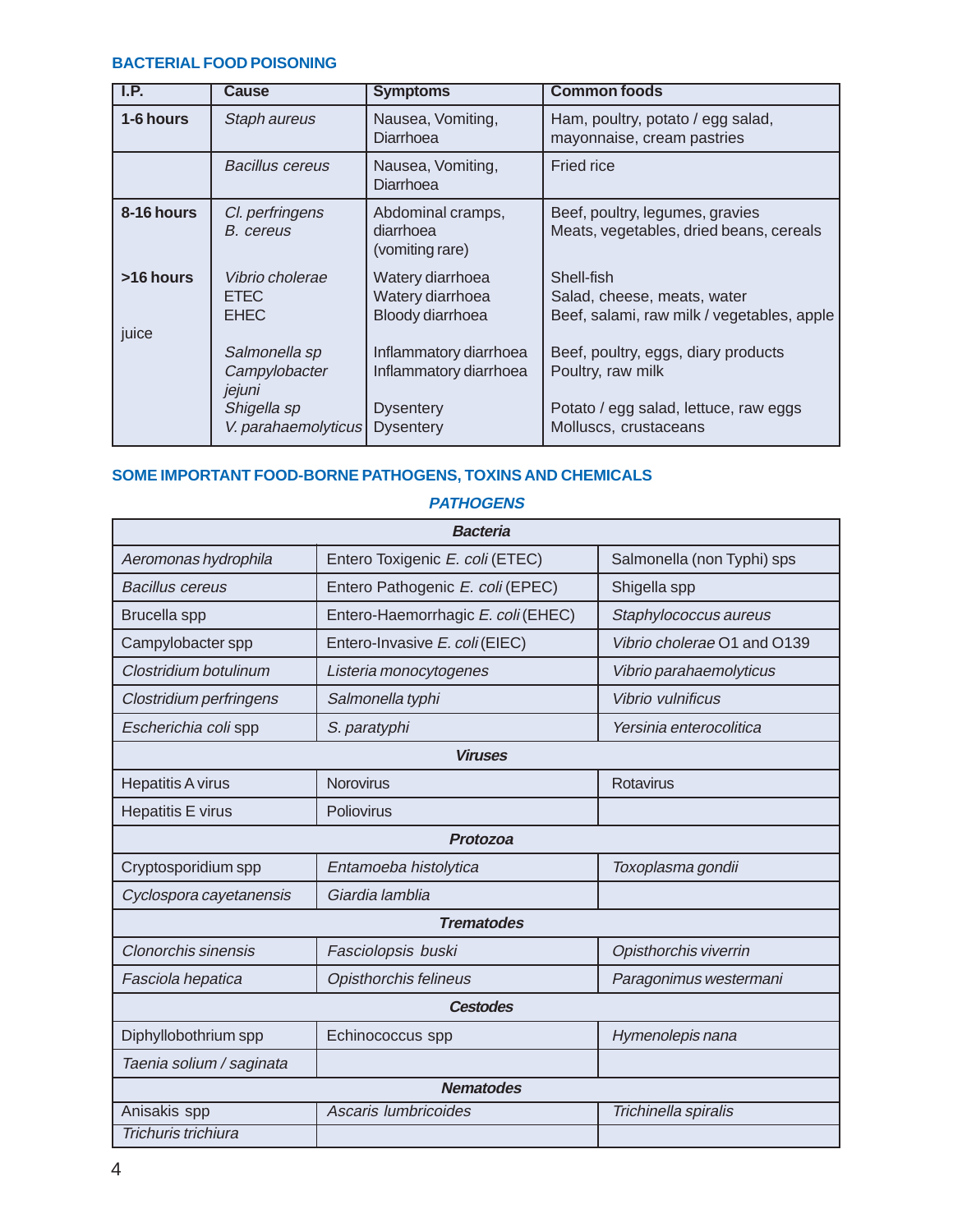| <b>TOXINS</b>                                                       |                              |                                      |  |  |  |
|---------------------------------------------------------------------|------------------------------|--------------------------------------|--|--|--|
| Marine biotoxins                                                    | Tetrodotoxin (pufferfish)    | Pyrrolizidine alka                   |  |  |  |
| Ciguatera poisoning<br>bean poisoning)                              | Mushroom toxins              | Phytohaemagglutinin (red kidney      |  |  |  |
| Shellfish toxins (paralytic,<br>neurotoxic, diarrhoeal,<br>amnesic) | Mycotoxins (e.g. aflatoxins) | Grayanotoxin (honey<br>intoxication) |  |  |  |
| Scombroid poisoning/<br>histamine                                   | <b>Plant toxicants</b>       |                                      |  |  |  |
|                                                                     | <b>CHEMICALS</b>             |                                      |  |  |  |
| Pesticides (organophos-<br>phates, antimony                         | Radionuclides                | Nitrites (food preservatives)        |  |  |  |
| Toxic metals (cadmium,<br>copper, lead, mercury, tin)               | Fluoride                     | Sodium hydroxide                     |  |  |  |
| Polychlorinated biphenyls                                           | <b>Zinc</b>                  | Monosodium glutamate                 |  |  |  |

It is essential to have a high index of suspicion for food-borne illnesses for early diagnosis, better evaluation and management of these cases. During the initial assessment of patients with suspected foodborne illness, the clinical history is very important. The time of onset (incubation period), duration of illness, clinical symptoms, history of recent travel, or antibiotic use, as well as presence of blood or mucus in the stool, recent meals (including type of food, especially raw or uncooked food, unpasteurised milk or food products), cooking and refrigeration as well as details of others affected by similar symptoms can provide valuable clues to the aetiology.

During the clinical examination, special attention should be focussed on vital signs, degree of dehydration and abdominal examination. In an Indian study of diarrhoeal deaths in children, patients with moderate or severe dehydration or those suffering from Shigellosis had a significantly higher chance of having a fatal outcome. Presence of fever, systemic symptoms, and bloody diarrhoea suggests invasive diarrhoeal illness.

#### **INVESTIGATION**

The investigation and control of food-borne disease outbreaks require multi-disciplinary skills in the areas of clinical medicine, epidemiology, laboratory medicine, food microbiology and chemistry, food safety and food control, besides risk communication and management.

#### **Steps of Outbreak Investigation**

#### **1. Establishing the existence of an outbreak**

Detailed baseline epidemiological information should be collected as soon as possible, which includes, but is not limited to, the following:

- Information about the person(s) reporting the potential outbreak
- Number of persons suffering from the illness
- Date and time of consumption of food and onset of illness for each ill person
- **Specific symptoms experienced**
- **Presumptive diagnosis**
- Total number of persons exposed / not exposed, both ill and not ill
- Location where food was prepared and eaten
- Specific food item or drink consumed, including ice
- Other commonalities, including other shared meals or activities
- Number of stool samples collected for testing
- Additional information, including specific activities and medications taken before the onset of illness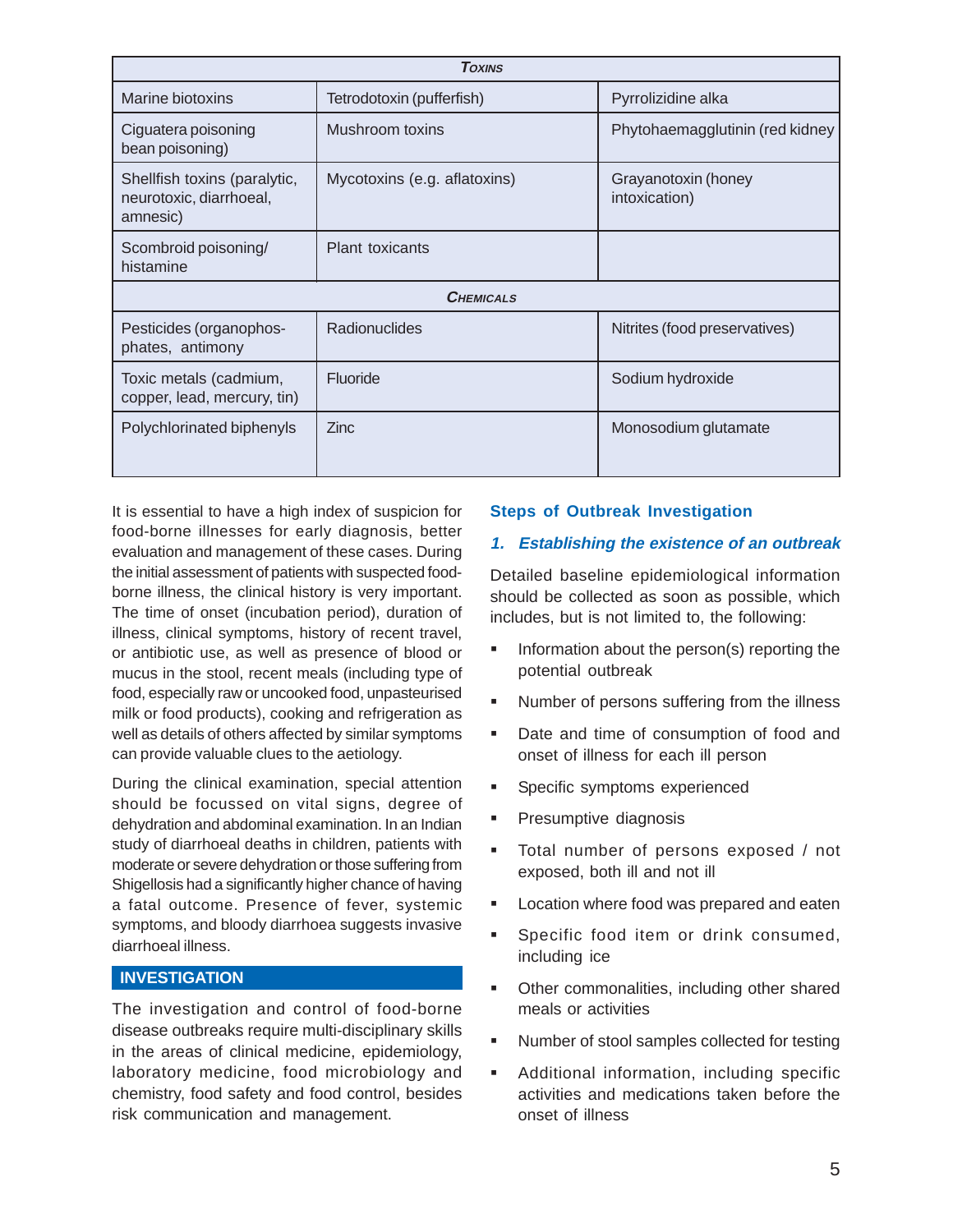|                                                                                                 | food-handlers)<br>Samples from<br>cases (and |                                                                                     | Vomit, urine, blood, stool                            | <b>Blood</b>                                                                                             | Stool, vomit, (swabs from<br>nostril, skin lesions)                    | Rectal swab, stool                                     | Urine, blood (SGOT,<br>SGPT), vomit                                        | Stool                                                      |                                                                                                   | Rectal swabs, stool                                                                                              | Rectal swabs, stool                                                   | Stool                                                                                                                                                                                           | Stool, rectal swabs                                                                                        | Stool, vomit                                       | Stool                                                              | Stool                                                                      | Stool                                                                                                  | Stool, rectal swab                                                                                       |
|-------------------------------------------------------------------------------------------------|----------------------------------------------|-------------------------------------------------------------------------------------|-------------------------------------------------------|----------------------------------------------------------------------------------------------------------|------------------------------------------------------------------------|--------------------------------------------------------|----------------------------------------------------------------------------|------------------------------------------------------------|---------------------------------------------------------------------------------------------------|------------------------------------------------------------------------------------------------------------------|-----------------------------------------------------------------------|-------------------------------------------------------------------------------------------------------------------------------------------------------------------------------------------------|------------------------------------------------------------------------------------------------------------|----------------------------------------------------|--------------------------------------------------------------------|----------------------------------------------------------------------------|--------------------------------------------------------------------------------------------------------|----------------------------------------------------------------------------------------------------------|
|                                                                                                 | organism or toxin<br>Associated              |                                                                                     | Metallic salts                                        | Nitrites                                                                                                 | Staphylococcus aureus<br>and its enterotoxins                          | Bacillus cereus                                        | Mycotoxins (Amanita sp.<br>Fungi)                                          | Norovirus                                                  |                                                                                                   | Clostridium perfringens,<br>Bacillus cereus                                                                      | Salmonella spp, Shigella,<br>Aeromonas, Entero-<br>Pathogenic E. coli | Vibrio cholerae (O1 and<br>non-O1), V. vulnificus,<br>V. parahaemolyticus<br>V. fluvialis,                                                                                                      | E. coli (including E. coli<br>0157), Campylobacter<br>Entero-Haemorrhagic                                  | Rotavirus, astrovirus,<br>enteric adenoviruses     | Yersinia enterocolitica                                            | Giardia lamblia                                                            | Entamoeba histolytica                                                                                  | Taenia saginata, T.<br>solium                                                                            |
| igation and control. Geneva; 2008)<br>(WHO. Foodborne disease outbreaks: guidelines for investi | symptoms<br>Predominant                      | Upper gastrointestinal tract symptoms (nausea, vomiting) occur first or predominate | of mouth.<br>Nausea, vomiting, unusual taste, burning | Nausea, vomiting, cyanosis, headache, dizziness, dyspnoea,<br>trembling, weakness, loss of consciousness | Nausea, vomiting, retching, diarrhoea, abdominal pain,<br>prostration. | Vomiting, abdominal cramps, diarrhoea, nausea          | Nausea, vomiting, diarrhoea, thirst, dilation of pupils,<br>collapse, coma | Nausea, vomiting, watery non-bloody diarrhoea, dehydration | (abdominal cramps, diarrhoea) occur first or predominate<br>Lower gastrointestinal tract symptoms | - Clostridium perfringens), sometimes nausea and vomiting<br>Abdominal cramps, diarrhoea (putrefactive diarrhoea | Fever, abdominal cramps, diarrhoea, vomiting, headache                | fever, malaise,<br>nausea, headache, dehydration (sometimes bloody or<br>cutaneous lesions associated with<br>Abdominal cramps, diarrhoea, vomiting,<br>mucoid diarrhoea,<br>Vibrio vulnificus) | vomiting, malaise, fever (uncommon with E. coli 0157)<br>Diarrhoea (often bloody), abdominal pain, nausea, | Fever, vomiting, watery non-inflammatory diarrhoea | Fever, diarrhoea, abdominal pain (can mimic acute<br>appendicitis) | Mucoid diarrhoea (fatty stools) abdominal pain, flatulence,<br>weight loss | Abdominal pain, diarrhoea, constipation, headache,<br>drowsiness, ulcers, variable •often asymptomatic | Nervousness, insomnia, hunger pains, anorexia, weight<br>loss, abdominal pain, sometimes gastroenteritis |
|                                                                                                 | $\mathsf{D}$<br>Time to onset<br>symptoms    |                                                                                     | $1$ hour                                              | $1-2$ hours                                                                                              | $1-6$ (mean $2-4$ )<br>hours                                           | emesis predominant)<br>$(2-4$ hours if<br>$8-16$ hours | $6-24$ hours                                                               | $12-48$ (median<br>36 hours)                               |                                                                                                   | $2-36$ (mean $6-12$ )<br>hours                                                                                   | (usually 1-3 days)<br>$6-96$ hours                                    | 6 hours to 5 days                                                                                                                                                                               | $1-10$ (median $3-4$ )<br>days                                                                             | 3-5 days                                           | days<br>$3 - 7$                                                    | 1-6 weeks                                                                  | 1 to several weeks                                                                                     | 3-6 months                                                                                               |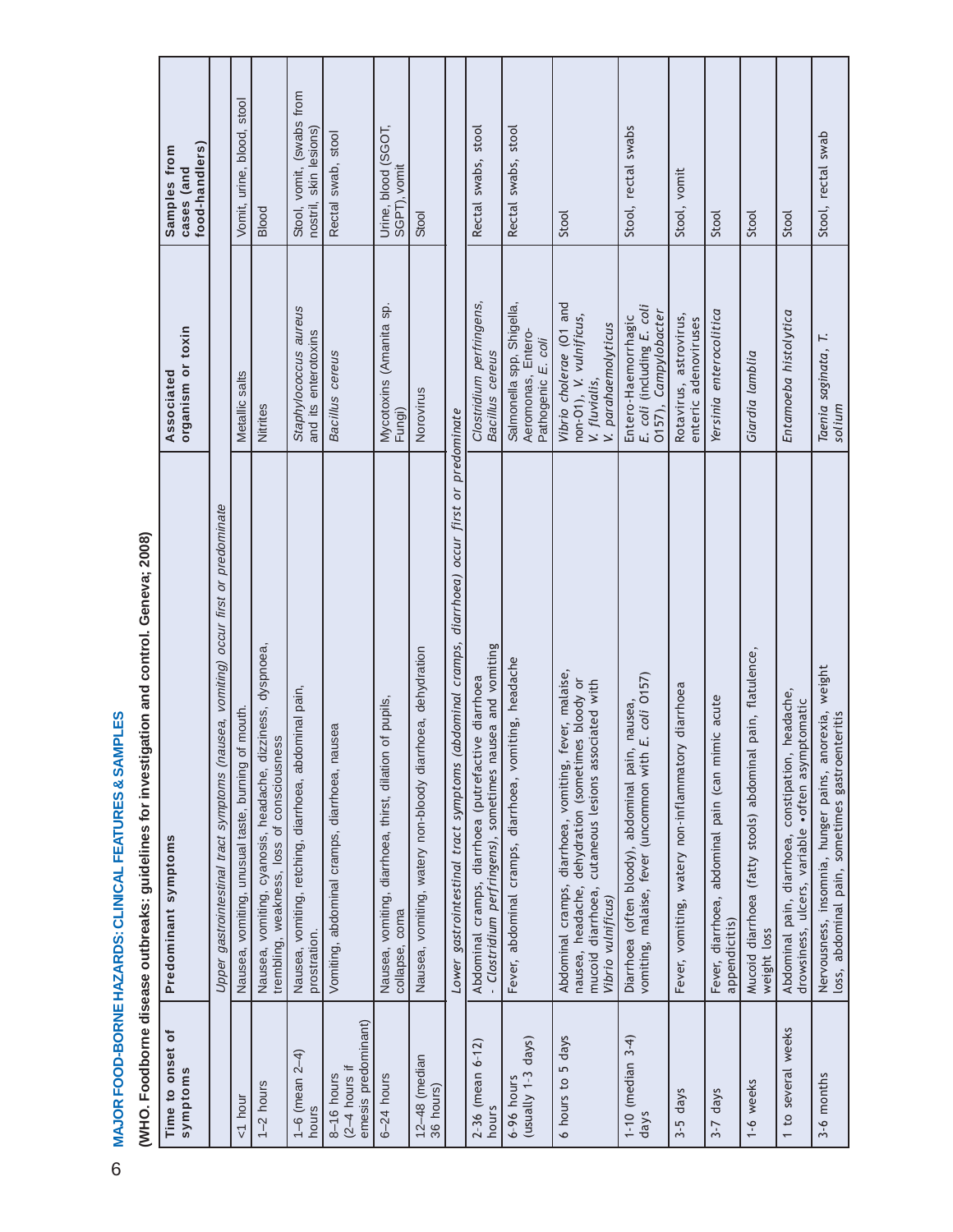| Time to onset of<br>symptoms                        | Predominant symptoms                                                                                                                                                                                                                | organism or toxin<br>Associated                                                                               | food-handlers)<br>Samples from<br>cases (and |
|-----------------------------------------------------|-------------------------------------------------------------------------------------------------------------------------------------------------------------------------------------------------------------------------------------|---------------------------------------------------------------------------------------------------------------|----------------------------------------------|
|                                                     | Neurological symptoms (visual disturbances, vertigo, tingling, paralysis)                                                                                                                                                           |                                                                                                               |                                              |
| Less than 1 hour                                    | Neurological and/or gastrointestinal symptoms                                                                                                                                                                                       | Shellfish toxin                                                                                               | Gastric washing                              |
|                                                     | Gastroenteritis, nervousness, blurred vision, chest pain,<br>cyanosis, twitching, convulsions                                                                                                                                       | Organic phosphate                                                                                             | Blood, urine, fat biopsy                     |
|                                                     | Excessive salivation, perspiration, gastroenteritis, irregular<br>pulse, pupils constricted, asthmatic breathing                                                                                                                    | Muscaria-type<br>mushrooms                                                                                    | Vomit                                        |
| $1-6$ hours                                         | aches, dilated<br>, temperature<br>Tingling, numbness, gastroenteritis (GE)<br>reversal, dizziness, dry mouth, muscular<br>pupils, blurred vision, paralysis                                                                        | Ciguatera toxin                                                                                               |                                              |
|                                                     | Nausea, vomiting, tingling, dizziness, weakness, anorexia,<br>weight loss, confusion                                                                                                                                                | Chlorinated hydrocarbons<br>(insecticides, pesticides)                                                        | Blood, urine, stool, gastric<br>washing      |
| usually 12-36 hours<br>2 hours to 6 days,           | Vertigo, double / blurred vision, loss of light reflex, difficulty<br>in swallowing, speaking & breathing, dry mouth, weakness<br>(respiratory<br>- descending, bilateral flaccid paralysis<br>paralysis), with preserved sensorium | Clostridium botulinum<br>and its neurotoxins                                                                  | Blood, stool, gastric<br>washing             |
| 72 hours<br>$\boldsymbol{\wedge}$                   | Numbness, weakness of legs, spastic paralysis, impairment<br>of vision, blindness, coma                                                                                                                                             | Organic mercury                                                                                               | Urine, blood, hair                           |
|                                                     | Allergic symptoms (facial flushing, itching)                                                                                                                                                                                        |                                                                                                               |                                              |
| Less than 1 hour                                    | mouth, burning of throat, facial swelling / flushing, stomach<br>peppery taste in<br>Headache, dizziness, nausea, vomiting,<br>pain, itching                                                                                        | Histamine (scombroid)                                                                                         | Vomit                                        |
|                                                     | Peri-oral numbness, tingling sensation, flushing, dizziness,<br>headache, nausea                                                                                                                                                    | Monosodium glutamate                                                                                          |                                              |
|                                                     | of face and knees<br>Flushing, itching, abdominal pain, puffing                                                                                                                                                                     | Nicotinic acid (additive<br>preservative)                                                                     |                                              |
|                                                     | chills, malaise, prostration, aches, swollen lymph nodes)<br>Generalized infection symptoms (fever,                                                                                                                                 |                                                                                                               |                                              |
| 4-28 (mean 9) days                                  | Gastroenteritis, fever, oedema around eyes, perspiration,<br>muscular pain, chills, prostration, laboured breathing                                                                                                                 | Trichinella spiralis                                                                                          | Serum, muscle tissue<br>(biopsy)             |
| $7-28$ (mean $14$ ) days                            | constipation, abdominal pain, chills, rose spots, bloody stools<br>Malaise, headache, fever, cough, nausea, vomiting,                                                                                                               | Salmonella typhi                                                                                              | Rectal swab, stool                           |
| (depends on specific<br>Varying periods<br>illness) | Fever, chills, headache, arthralgia, prostration, malaise,<br>swollen lymph nodes, etc                                                                                                                                              | Brucells sp, C. burnetii,<br>C. jejuni, B. anthracis,<br>L. monocytogenes,<br>P. multocida<br>Fr. tularensis, |                                              |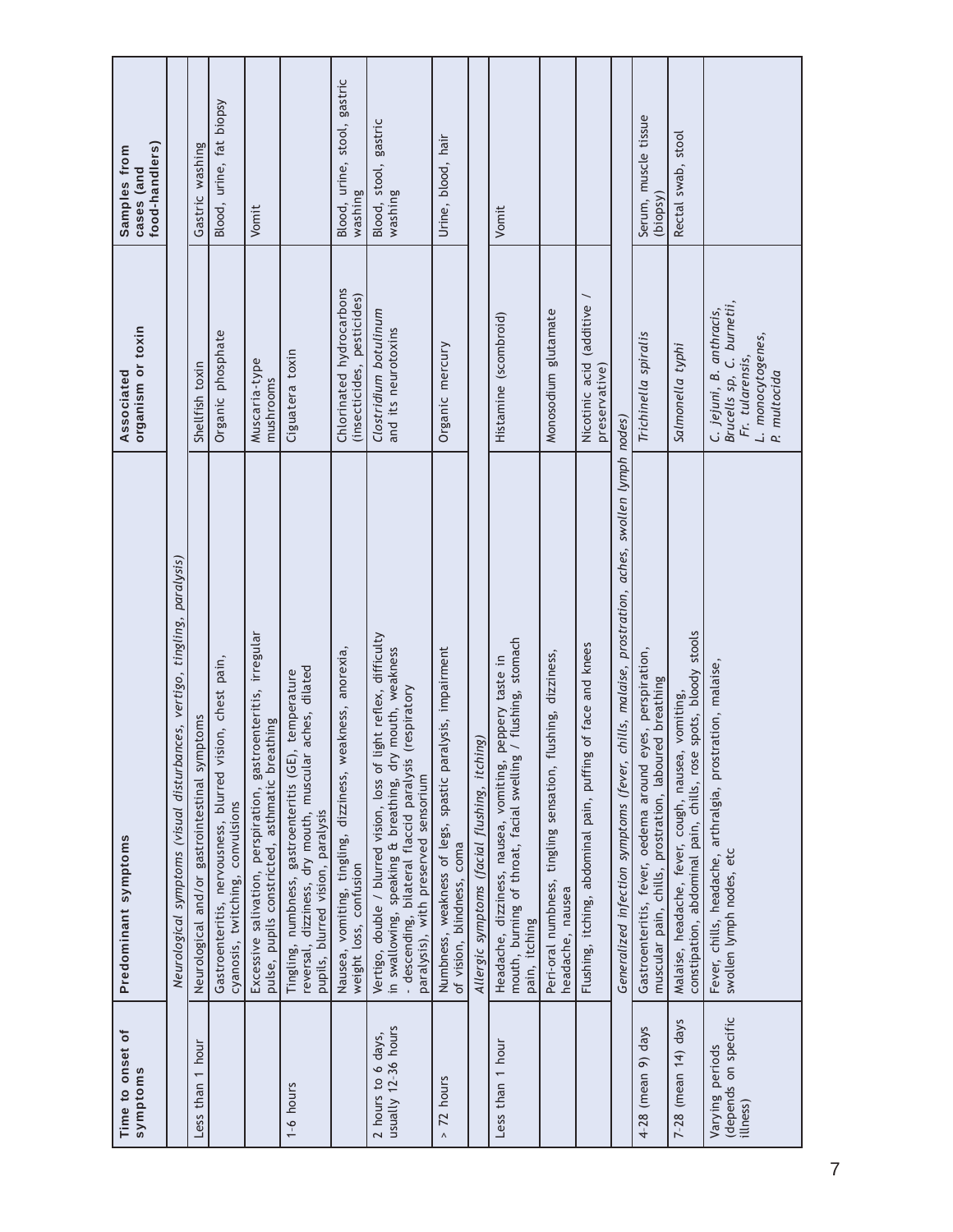#### **2. Coordination with key personnel**

A successful investigation requires a teamwork approach and collaboration among, but not limited to medical investigators, epidemiologists, food inspectors, microbiologists and healthcare providers.

# **3. Collection and transport of clinical specimens and food samples for laboratory testing**

For most food-borne disease outbreaks, food and stool samples have to be collected from persons experiencing diarrhoea to identify or confirm the pathogen. Blood cultures or serological testing are recommended for systemic infections, such as Enteric fever, Listeriosis or viral hepatitis, although, serology has a limited role for most other food-borne illnesses.

Stool sample collection should be encouraged whenever a person is experiencing or has recently experienced a diarrhoeal illness. If possible, collection of stool samples should begin during the initial food-borne illness report, and may continue during the outbreak investigation.

- Testing of all ill individuals is neither useful nor recommended for optimal utilization of resources. Collection of stool specimens from few randomly selected patients is usually sufficient to confirm the diagnosis in outbreak situtation.
- **EXEC** Laboratory testing may still be beneficial even after symptoms have ceased. For many foodborne illnesses, an ill person may continue to shed the pathogen in their stool even a few days after symptoms have disappeared and stool appears normal.
- **Even in the absence of any laboratory** confirmation, positive results, or definitive diagnosis, pathogens may still be implicated and public health measures may be implemented solely based on clinical and epidemiological information collected during the outbreak investigation.

# **4. Implementation of control and preventive measures**

Usually most of these outbreaks are selflimiting. Precautions and prevention are aimed at preventing future outbreaks.

Investigators should respond and implement appropriate public health action as soon as possible including, but should not be limited to, the following:

- Removal of contaminated food
- **Exclusion and restriction of persons who** are at high risk of spreading illness, including food handlers, day care attendees and providers, and persons involved with direct patient care
- **Emphasizing hand hygiene**
- **Closing the food establishment, if** implicated.

# **5. Definition of cases, population at risk and finding cases**

Preliminary information obtained during the early stages of an outbreak investigation can be organized using a line list.

The case definition in the setting of an outbreak investigation usually includes four criteria: clinical information and information related to time, place, and person.

A case definition should be developed for every outbreak to ensure that ill persons are classified appropriately. Good case definitions often include simple and objective clinical criteria (e.g. diarrhoea [defined as three or more loose stools in a 24-hour period] with vomiting or nausea). The population at risk provides the denominator based on which various attack rates can be calculated.

# **6. Description of epidemiology (in time, place, and person)**

Tools that may be used to organize and depict the outbreak by time, place, and person include epidemic curves, maps and frequency tables.

#### **7. Development of possible hypotheses**

Develop a hypothesis as an educated guess about the cause of the outbreak and the factors that may have contributed to the illness.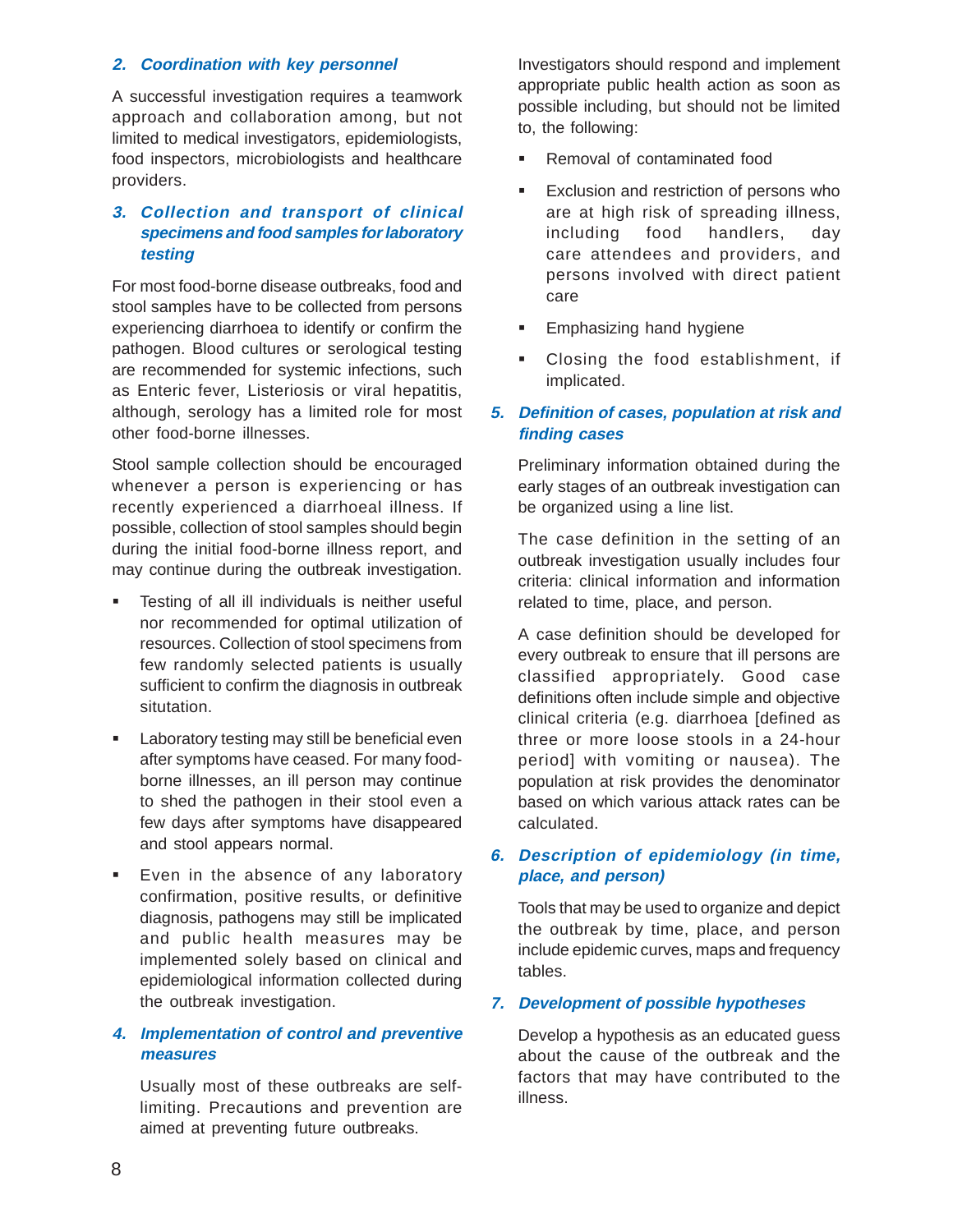# **8. Planning and conducting an epidemiological study to evaluate the hypotheses**

The questionnaire and the study design are important tools used to further analyse the outbreak and make comparisons between those affected and not affected by the outbreak.

# **9. Analysis of the data collected and interpretation of results**

Important tasks that should be performed to finalize the data include the following:

- Re-evaluate the case definition and ensure all cases meet the case definition
- **Update previously plotted epidemic** curves
- Calculate frequencies and percentages
- **Compute the median and ranges for** the incubation period and recovery period
- In a retrospective cohort study, calculate the attack rate, food-specific attack rates and relative risk ratios
- **If the study design was a case-control** study, calculate the odds ratios
- **Determine if results obtained are** statistically significant

# **10. Reporting the findings of the outbreak investigation**

Documentation is extremely important as a written record of the public health rationale for the activities as well as the findings of the investigation. A written report provides a record of performance, provides an account of the outbreak for potential medico-legal issues, and can improve the quality of future investigations.

- Prepare and write the report following a scientific format - introduction, background, methods, results, discussion, recommendations and supporting documents.
- **A preliminary or summary report should** be prepared and disseminated until the final report is completed.

# **LABORATORY DIAGNOSIS OF FOOD-BORNE ILLNESSES**

The main objectives of laboratory analysis during food-borne outbreak investigations are to

- (1) Confirm the clinical diagnosis by isolation of causative agent from human specimens
- (2) Ensure proper identification of the disease, and
- (3) Determine if the same causative agent is present in implicated food sources, using relevant epidemiological markers like biotyping, serotyping, antimicrobial susceptibility profile, phage typing, plasmid profile, pulsed field gel electrophoresis, PCR, etc.

Most food-borne infections are diagnosed through the identification of the pathogen in stool collected from infected persons. Vomitus has also been used to detect certain organisms and confirm the aetiology. Blood samples are recommended for cases with systemic involvement.

# **Stool Specimens**

Proper collection and transport of stool specimens requires the appropriate transport medium (modified Cary-Blair medium), and encouraging ill persons to submit a stool specimen.

**Vomitus / gastric aspirate** can also be tested for organisms and toxins, and should be collected as soon as possible after onset of illness. Instruct the patient to vomit directly into a sterile specimen container, such as a screw-capped bottle (or a urine specimen container). If this is not possible, ask the patient to vomit in a clean container, bowl or plastic bag and transfer the vomitus to the screw-capped container with a clean spoon. Place the cap securely on the container and seal the lid with tape.

#### **Food specimens**

Microbiological analysis of food supports the epidemiological investigation of a food-borne disease outbreak. The purpose of testing is to isolate and identify pathogenic micro-organisms in food samples, which have been implicated in the outbreak. Samples collected as part of the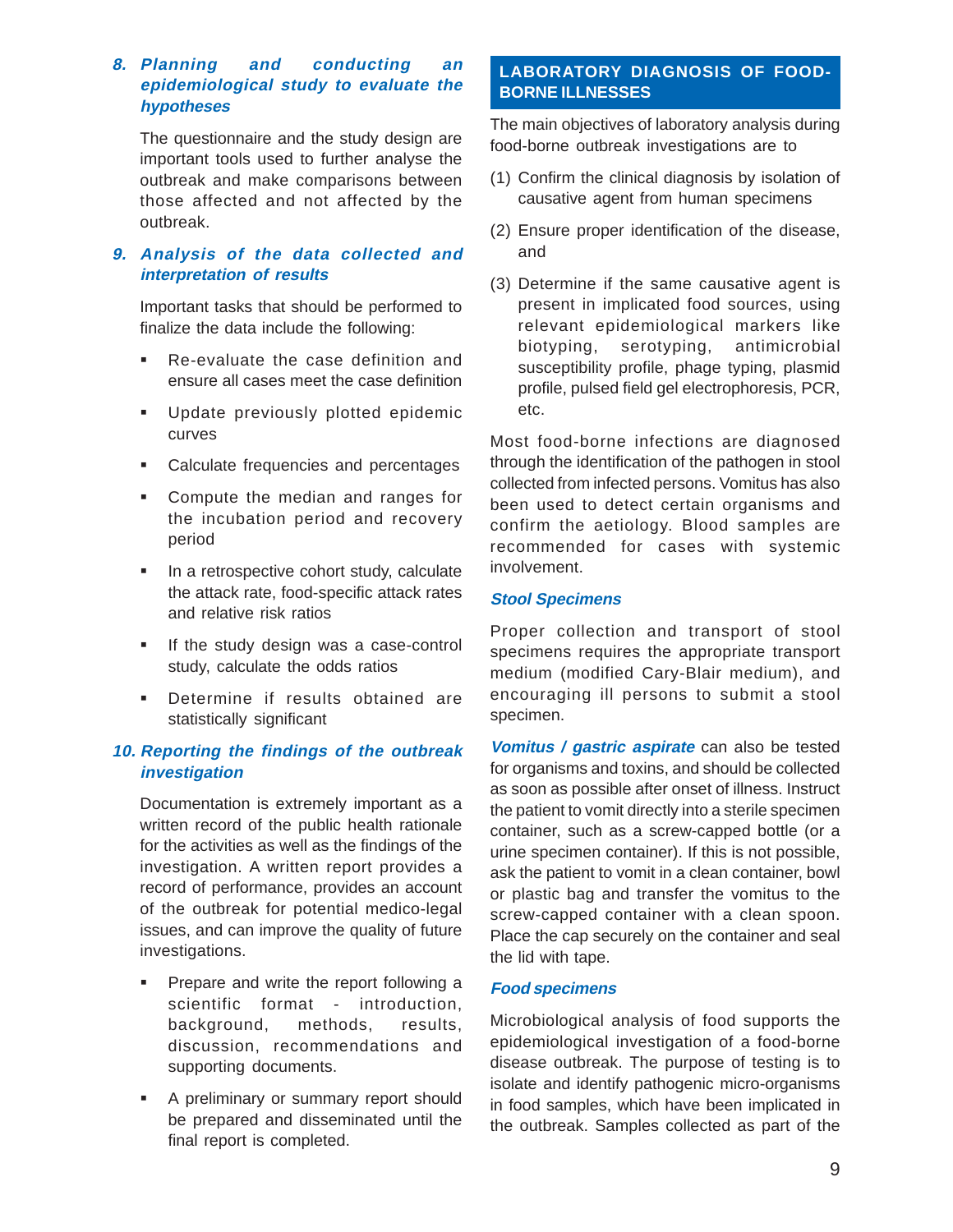investigation should be treated as official samples and should be collected in a manner that reflects the food as it was prepared, served, or used in preparation of the suspected meal.



Food samples must be collected using aseptic techniques and appropriate containers. Samples must be refrigerated during storage and transport and must arrive at the food microbiology laboratory within three days of collection. Samples collected frozen should be stored and transported frozen on dry ice.

- Whenever possible, food samples should be submitted in the original container as contamination of a sample may occur during manipulation.
- Samples that cannot be shipped in their original container should be collected aseptically using sterile and leak-proof collection containers.
	- o Representative sample of the solid food item should be taken from the geometric

centre as well as several other locations in the food item.

- o Stir or shake the liquid food item and pour or ladle the sample into the sterile leakproof container.
- Collection of an adequate amount of the food sample (minimum of 100 grams).
- Containers should be filled not more than 75% of their capacity and sealed.
- **Food samples should be placed in vaccine** carrier with ice packs.
- Sample labelling should include the following - name and type of product, brand of product, product manufacturer and code or lot number, collected by, date, time, and place of collection, and establishment's name.

Labelled specimen containers should be placed in a zip-lock bag and sealed. Cold chain should be maintained during transport by sending sample in vaccine carrier with ice packs, avoid freezing. Investigation forms should be filled for each specimen obtained along with relevant clinical details.

The collection of prepared food samples for outbreak investigation does not have medicolegal implications and do not fall under the Prevention of Food Adulteration Act, 1954.

#### **TREATMENT**

**Initial treatment of patients with foodpoisoning should focus on assessment and reversal of dehydration, either through oral rehydration therapy (ORT) especially in children, or through IV fluids in seriously dehydrated cases.**

Specific treatment in case of pesticide poisoning with chelating agents may be done based on epidemiological and clinical features, under medical supervision.

The earlier standard Oral Rehydration Salts (ORS) provided a solution containing 90 mEq/l of sodium with a total osmolarity of 311 mOsm/l. In 2003, the "improved" ORS having lower osmolarity was formulated by reducing the solution's glucose and salt concentrations. Because of the improved effectiveness of reduced osmolarity ORS solution, especially for children with acute, non-cholera diarrhoea, WHO and UNICEF now recommend that countries use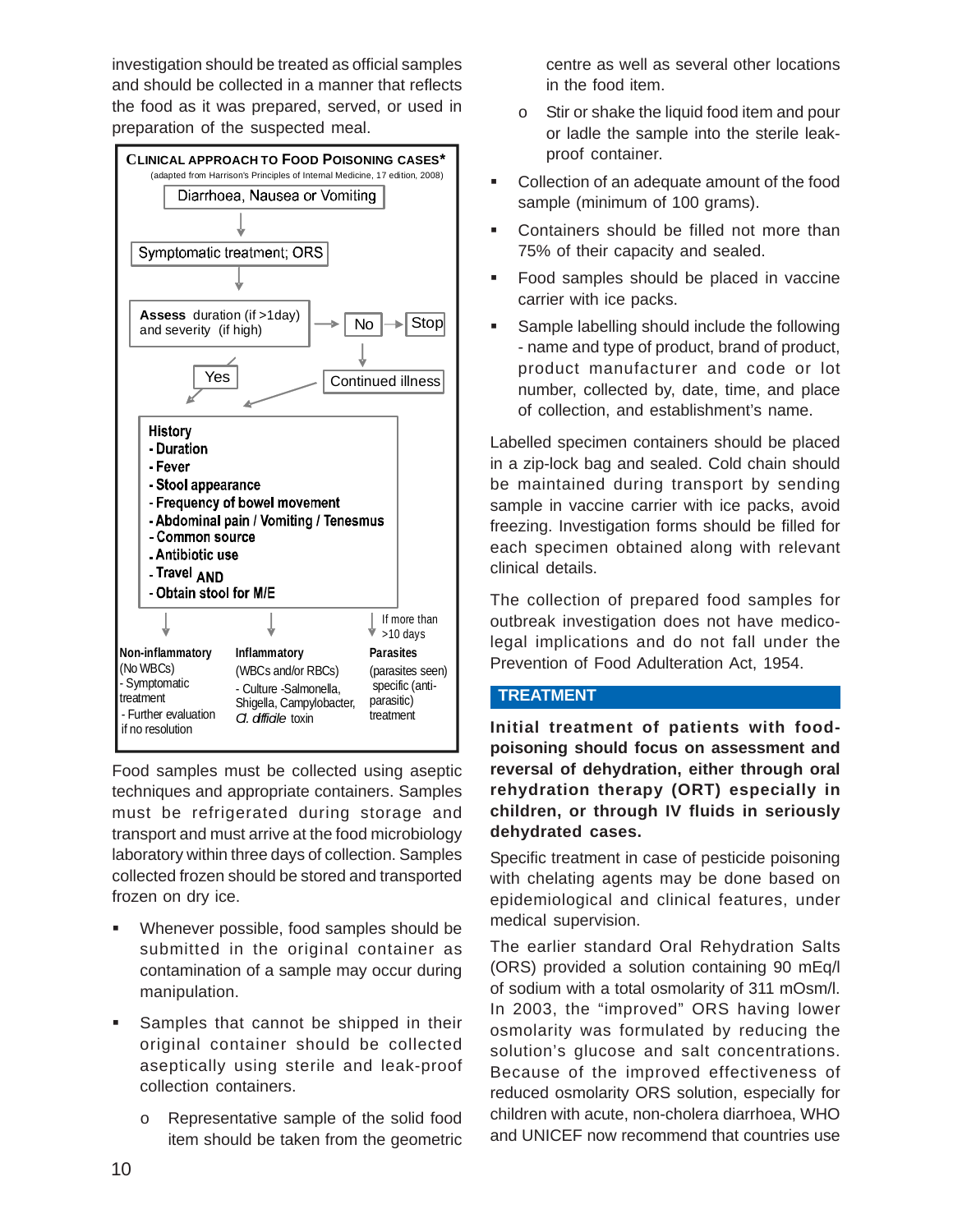and manufacture the following formulation in place of the previously recommended ORS solution.

# **REDUCED OSMOLARITY ORS FORMULATION**

Preparation of ORS: Mix the following in one litre of clean drinking water:

| <b>FORMULA</b>                                                                              |                 | grams/<br>litre                                       |
|---------------------------------------------------------------------------------------------|-----------------|-------------------------------------------------------|
| Sodium chloride<br>Glucose, anhydrous<br>Potassium chloride<br>Trisodium citrate, dihydrate |                 | 2.6<br>13.5<br>1.5<br>2.9                             |
| <b>CONSTITUENTS</b>                                                                         | mmol/<br>litre  | <b>ACCEPTABLE</b><br>RANGE                            |
| Sodium<br>Chloride<br>Glucose, anhydrous                                                    | 75<br>65<br>75  | 60-90<br>$50 - 80$<br>$=$ Na but $\leq$ 111<br>mmol/l |
| Potassium<br>Citrate<br><b>Total Osmolarity</b>                                             | 20<br>10<br>245 | $15 - 25$<br>$8-12$<br>200-310 mmol/l                 |

# **PREVENTION**

Hazard Analysis and Critical Control Point (HACCP) is a systematic preventive approach to food safety that addresses physical, chemical, and biological hazards as a means of prevention rather than finished product inspection. HACCP is used in the food industry to identify potential food safety hazards, so that key actions can be taken at these Critical Control Points (CCPs). The system is used in the food industry at all stages of food production and preparation processes including packaging, distribution, etc. HACCP is an effective approach to food safety and protecting public health.

Apart from food contamination, transmission of infection occurs by direct contact, favoured by the habits and customs of people, improper storage and handling of cooked food is equally responsible for food-borne illnesses, as during storage, especially at ambient temperatures (28- 38 degree C) there is higher risk of multiplication of pathogenic organisms. Food safety education is a critical pre-requisite to prevent food-borne outbreaks by education of food-handlers and the community about proper practices in cooking and storage of food, and personal hygiene. Handwashing is one of the key interventions, not just by food handlers, but also by the community at large. Environmental measures include discouraging sewage farming for growing vegetables and fruits.

# **PRINCIPLES OF HAZARD ANALYSIS AND CRITICAL CONTROL POINT (HACCP)**

- **1. Analyse hazards** Potential hazards associated with a food and measures to control those hazards (biological, e.g. a microbe; chemical, e.g. a toxin; or physical, e.g. ground glass or metal fragments) are identified.
- **2. Identify critical control points** These are points in a food's production from its raw state through processing and shipping to consumption by the consumer - at which the potential hazard can be controlled or eliminated. Examples are cooking, cooling, packaging, and metal detection.
- **3. Establish preventive measures with critical limits for each control point** For a cooked food, for example, this might include setting the minimum cooking temperature and time required to ensure the elimination of any harmful microbes.
- **4. Establish procedures to monitor the critical control points** Such procedures include determining how and who should monitor the cooking time and temperature.
- **5. Establish corrective actions when monitoring shows that a critical limit has not been met** - For example, reprocessing or disposing of food if the minimum cooking temperature is not met.
- **6. Establish procedures to verify that the system is working properly** For example, testing time-and-temperature recording devices to verify that a cooking unit is working properly.
- 7. Establish effective record keeping for documentation This would include records of hazards and their control methods, monitoring of safety requirements and action taken to correct potential problems.